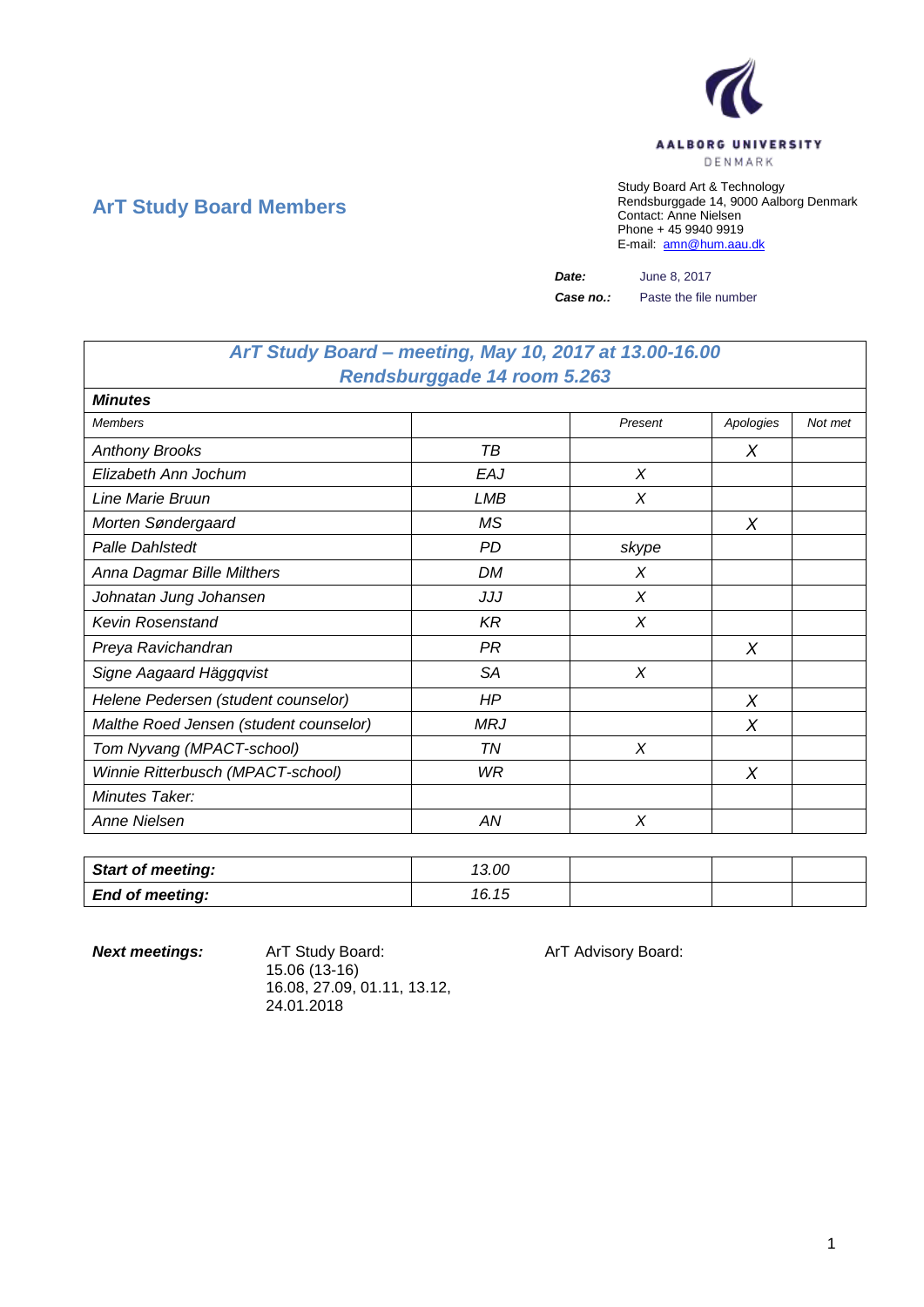

| Items: | Subject:                                                                                                                                                                                                                                                                                      |
|--------|-----------------------------------------------------------------------------------------------------------------------------------------------------------------------------------------------------------------------------------------------------------------------------------------------|
| 1.     | Approval of Agenda 10.05.2017                                                                                                                                                                                                                                                                 |
|        | Approved.                                                                                                                                                                                                                                                                                     |
| 2.     | Approval of Minutes 15.03.2017 and 05.04.2017                                                                                                                                                                                                                                                 |
|        | 15.03.2017 Approved.                                                                                                                                                                                                                                                                          |
|        | 05.04.2017 Approved.                                                                                                                                                                                                                                                                          |
| 3.     | News:                                                                                                                                                                                                                                                                                         |
| 3.a.   | <b>Head of Study (LMB)</b>                                                                                                                                                                                                                                                                    |
|        | <b>ERASMUS Linz</b><br>$\qquad \qquad \blacksquare$<br>Exhibition Ars Electronica 2017 - 4 project<br>$\qquad \qquad \blacksquare$                                                                                                                                                            |
|        | Summer Exhibition 2017 in Wet Lab<br>$\qquad \qquad \blacksquare$                                                                                                                                                                                                                             |
|        | <b>Students Supervisor</b><br>$\overline{\phantom{a}}$<br>Web task force group $-1$ <sup>st</sup> meeting<br>$\qquad \qquad \blacksquare$                                                                                                                                                     |
|        | Hiring a PR employee (not Obel funding) (LMBJ/SAH)<br>BA-party – June $22^{nd}$ , 2017                                                                                                                                                                                                        |
|        |                                                                                                                                                                                                                                                                                               |
|        | Erasmus: Meeting with Gerhard Funck, SS and LMBJ about an ERASMUS exchange agreement<br>$\overline{\phantom{a}}$<br>between AAU and Linz - for going abroad in Fall 2018.                                                                                                                     |
|        | further programme between Mexico, Sorbonne and Alto?<br>-<br>ArT have received an invitation to exhibit at Ars Electronica 2017, MS, PD and Falk Heinrich is in<br>$\overline{\phantom{a}}$                                                                                                   |
|        | charge of finding suitable projects from this semester and to find funding for travel and cost of<br>4-6 projects to exhibit.                                                                                                                                                                 |
|        | Small curated summer exhibition (similar to the one that will go to Linz - to test) this summer<br>in Wet Lab will be arranged together with the exhibition from Department of Architecture and                                                                                               |
|        | Design.<br>Anne Bjerre Hammar, ArT2, is hired as student's supervisor from May 15, 2017.                                                                                                                                                                                                      |
|        | First working meeting, to discuss the content of the ArT web pages has been held. Official site -<br>AAU where all the formal information is has be in both Danish and English. The ArT site needs a<br>larger refreshing - and newer texts and projects. The web-group continues their work. |
|        | There has been sent an application to MPACT for the possibility to hire an PR-employee. TN will<br>$\overline{\phantom{a}}$<br>discuss it at the MPACT meeting to be sure that other study boards may be in need of an PR-<br>employee.                                                       |
|        | Budget of 25.000 kr. to supply the equipment at the ArT Lab for material to the exhibition has<br>$\overline{\phantom{a}}$<br>been approved by the department.                                                                                                                                |
|        | BA-party - is for all ArT students and the event committee is in charge of planning the party. 5                                                                                                                                                                                              |
|        | students from ArT4 are in the process of planning and arranging.<br>Application for having a long distance examination this summer - has been approved if the<br>$\overline{\phantom{a}}$                                                                                                     |
|        | AAU conditions are fulfilled.<br>ArT-LAB. LMBJ has asked the department of KOM and CREATE for clear rules and guidelines for                                                                                                                                                                  |
|        | using the ArT-LAB. Both to secure the work situation for students and employees.                                                                                                                                                                                                              |
| 3.b.   | <b>Students (SA)</b>                                                                                                                                                                                                                                                                          |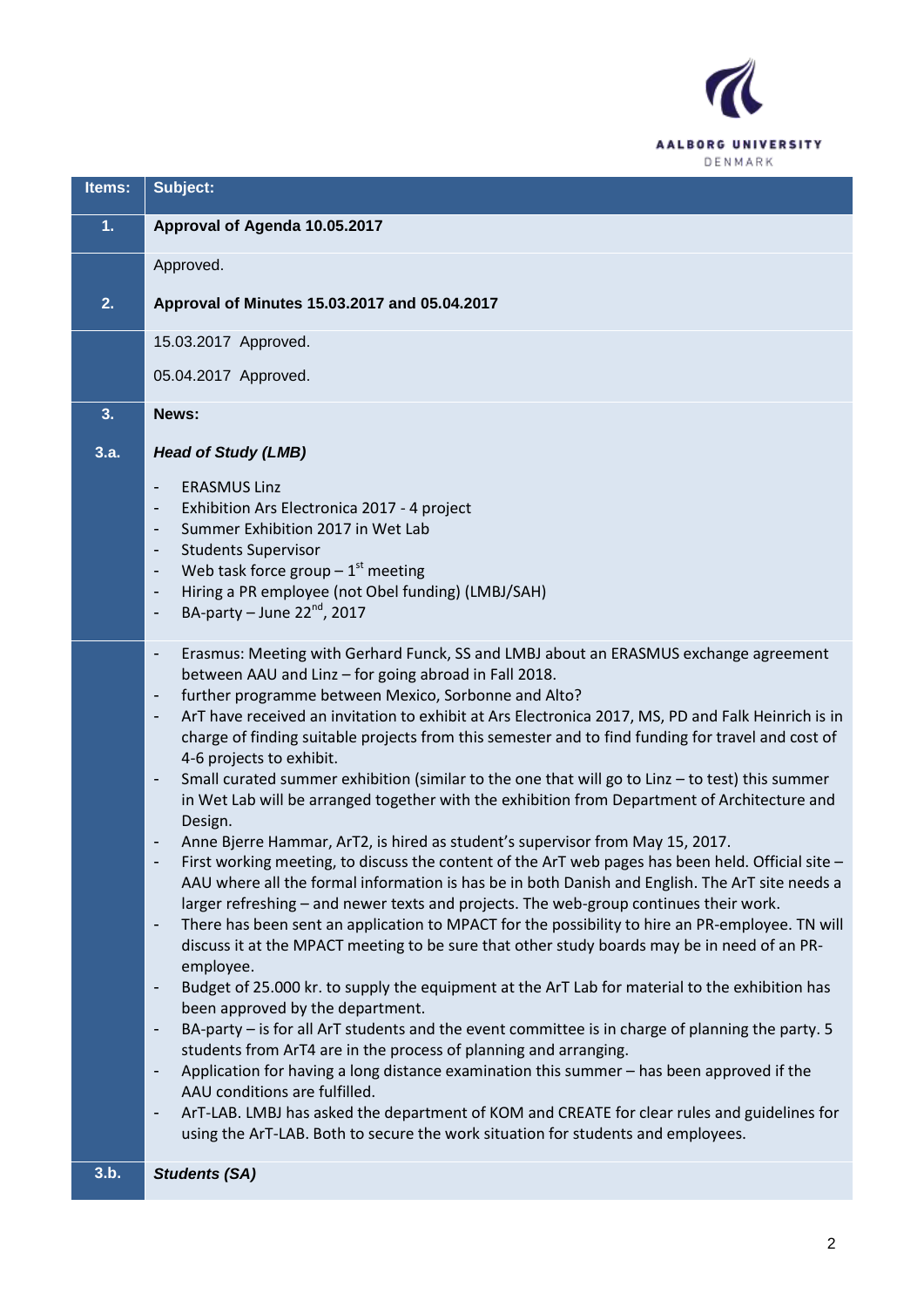

|      | No news.                                                                                                                                                                                                                                                                                                                                                               |
|------|------------------------------------------------------------------------------------------------------------------------------------------------------------------------------------------------------------------------------------------------------------------------------------------------------------------------------------------------------------------------|
|      | Cleaning up the ArT-Lab Day - June 22, 2017 - all students meet at 8.00 to clean up. KR, DM and<br>JJJ will be in charge of finding one more from ArT4 and to contact ArT-LAB employee to plan the<br>day.                                                                                                                                                             |
| 3.c. | <b>Students Supervisors (MRJ/HP)</b>                                                                                                                                                                                                                                                                                                                                   |
|      | No news.                                                                                                                                                                                                                                                                                                                                                               |
| 3.d. | <b>MPACT-School (TN/WRB)</b>                                                                                                                                                                                                                                                                                                                                           |
|      | TN: much news on its way $-$ not to be told yet.                                                                                                                                                                                                                                                                                                                       |
|      | New booking system for rooms and scheduling at AAU is on its way.                                                                                                                                                                                                                                                                                                      |
|      | Working on a solution for students that needs special care - not necessarily study problems also<br>private problems. To offer the students a possibility to refer to professional help.                                                                                                                                                                               |
| 4.   | White Paper for Project Work for Project Work and Checklist for Project Work (LMBJ/TB)                                                                                                                                                                                                                                                                                 |
|      | Discussion of possible implementation of these/similar guidelines at ArT. What are the experi-<br>$\overline{\phantom{a}}$<br>ences of ArT2 and ArT4 of working with the White Paper? How can a checklist be implemented<br>at ArT? if the study board recommends implementation of similar formats, a set of ArT-specific<br>forms must be developed by a task force. |
|      | <b>Checklist developed at KDM</b>                                                                                                                                                                                                                                                                                                                                      |
|      | PD: It is a good idea - A suggesting for a semester planning – how to get a larger part of the work in<br>the beginning of the semester.                                                                                                                                                                                                                               |
|      | Consult the WEB page - full of good ideas.                                                                                                                                                                                                                                                                                                                             |
|      | EAJ: KDM Super helpful to the teachers – to be discussed at a teachers meeting.                                                                                                                                                                                                                                                                                        |
|      | DM: Adjusted version from KDM would be very helpful for ArT students.                                                                                                                                                                                                                                                                                                  |
|      | TN: Teachers discussion of what are their expectations. If you want a similar list at $ArT - you$ should<br>have a similar process amongst teachers and students. Both from what the teachers looks at and<br>what students are looking at.                                                                                                                            |
|      | The study board demand.                                                                                                                                                                                                                                                                                                                                                |
|      | PD: Not all projects are alike – but he thinks that it is wise to have an outline for the project. (ad-<br>vice).                                                                                                                                                                                                                                                      |
|      | SAH: Guideline and not rules that tells you what is needed not how it is needed. A kind of Checklist<br>for the projects.                                                                                                                                                                                                                                              |
|      | EAJ: Will use it in the 1 <sup>st</sup> semester teaching.                                                                                                                                                                                                                                                                                                             |
|      | LMBJ: The study board is positive to implement and to make a checklist and it has to be discussed<br>at the next teacher meeting - teachers must have a look at the text and how discuss how to imple-<br>ment it.                                                                                                                                                     |
| 5.   | <b>Coordinator Manual (LMB)</b>                                                                                                                                                                                                                                                                                                                                        |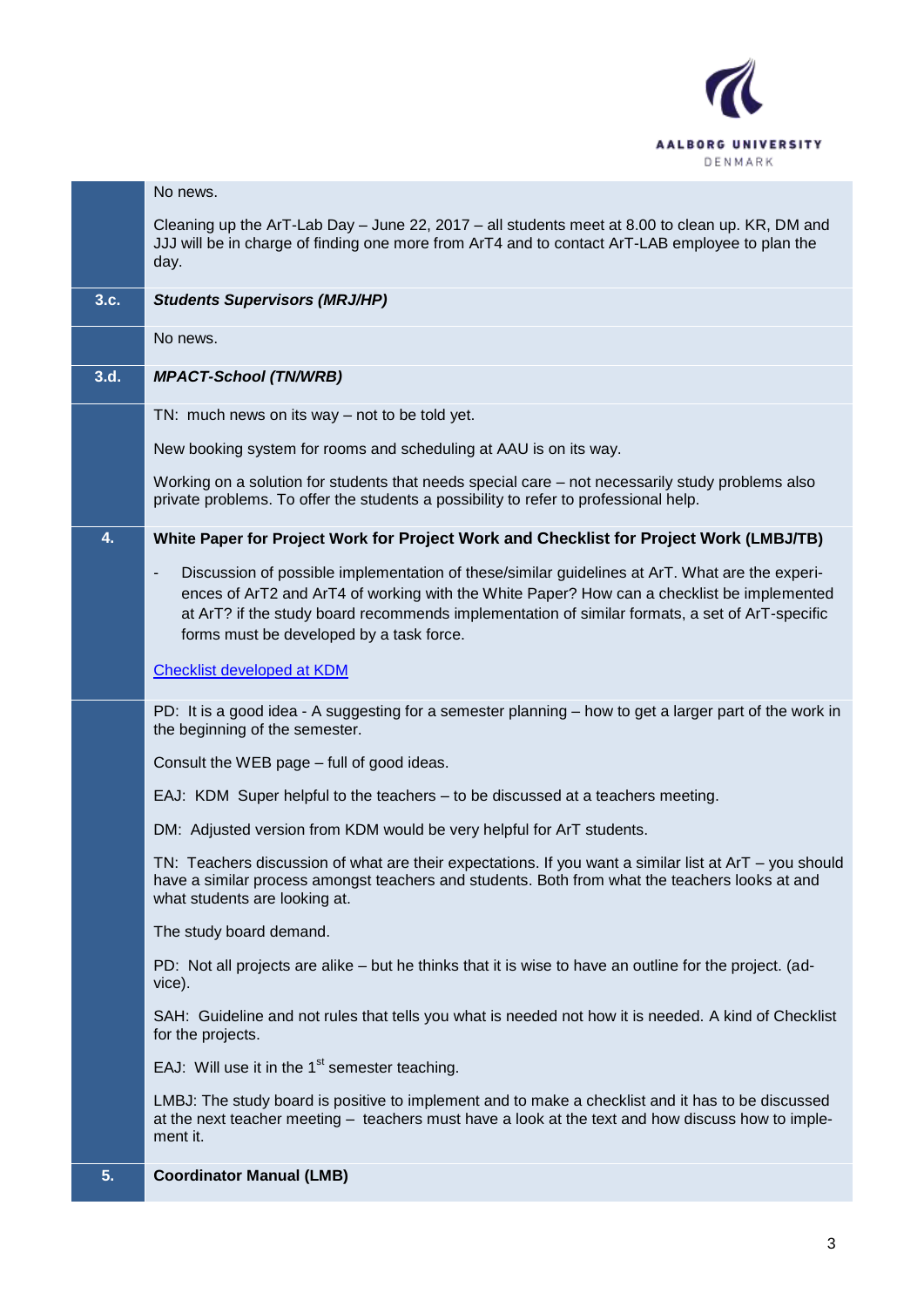

|    | Approval of content of the manual. Please bring your suggestions for changes and additions.<br>$\overline{\phantom{a}}$                                                                                                                                                                                                                                                                                   |
|----|-----------------------------------------------------------------------------------------------------------------------------------------------------------------------------------------------------------------------------------------------------------------------------------------------------------------------------------------------------------------------------------------------------------|
|    | PD: Evaluation should be described a bit more. Short list to pass on to the next semester coordinator<br>- fx. a template of only 1 page.                                                                                                                                                                                                                                                                 |
|    | Please send any changes to EAJ - May 19.                                                                                                                                                                                                                                                                                                                                                                  |
| 6. | <b>Requisition Fall Semester 2017</b>                                                                                                                                                                                                                                                                                                                                                                     |
|    | The budget was approved. There were added 14 hours for shared modules (HAT I+II and AIC I+II) –<br>there has been questions from the students above too few lessons to a lot of literature. LMBJ sug-<br>gested giving 2 individual lectures at each semester.                                                                                                                                            |
|    | Hours for the participant in study board meeting? 15 hours for each member.                                                                                                                                                                                                                                                                                                                               |
|    | Both were approved.                                                                                                                                                                                                                                                                                                                                                                                       |
|    | PD left the meeting.                                                                                                                                                                                                                                                                                                                                                                                      |
| 7. | <b>Budget 2017.</b>                                                                                                                                                                                                                                                                                                                                                                                       |
|    | Orientation. Keep the budget in mind and if needed it is possible to change the way of organizing the<br>budget.                                                                                                                                                                                                                                                                                          |
| 8. | Welcome package to new students at ArT. (DM/JJJ/HP)                                                                                                                                                                                                                                                                                                                                                       |
|    | Information at www.art.aau.dk                                                                                                                                                                                                                                                                                                                                                                             |
|    | AAU Study Guide for incoming students:                                                                                                                                                                                                                                                                                                                                                                    |
|    | http://www.en.aau.dk/education/bachelor/art-technology (eng) and                                                                                                                                                                                                                                                                                                                                          |
|    | http://www.aau.dk/uddannelser/bachelor/art-technology (dk)                                                                                                                                                                                                                                                                                                                                                |
|    | The Study Board will be clearer about the information for new students.                                                                                                                                                                                                                                                                                                                                   |
| 9. | Annual Report from the Censor Corps, 2016 (Censorkorpsets årsberetning, 2016)                                                                                                                                                                                                                                                                                                                             |
|    | The annual report form the Censor Corps 2016 was discussed in the study board.                                                                                                                                                                                                                                                                                                                            |
|    | The study board notes that there are some positive comments from the censors regarding the con-<br>tent of the study program and the exams, which is much appreciated feedback for us.                                                                                                                                                                                                                    |
|    | When approving the semester guides for the next semester the study board will pay attention to, and<br>secure that theories and methods for reflecting on the design process is implemented in the project<br>work.                                                                                                                                                                                       |
|    | The study board will make sure that the requirements for video documentation: type and purpose, is<br>described clearly in the semester guides. In a long term perspective methods for video documenting<br>and the use of video material for analysis and evaluation of art works, should be implemented in the<br>study program, in a way that takes the progression of the program into consideration. |
|    | When approving the next iteration of the course in Art Based Research, the study board will make<br>sure that the content and the work load of the course match the study regulations (5 ECTS). In rela-<br>tion to future study regulation revisions, grading AIC and maybe more of the theoretical courses will<br>be addressed.                                                                        |